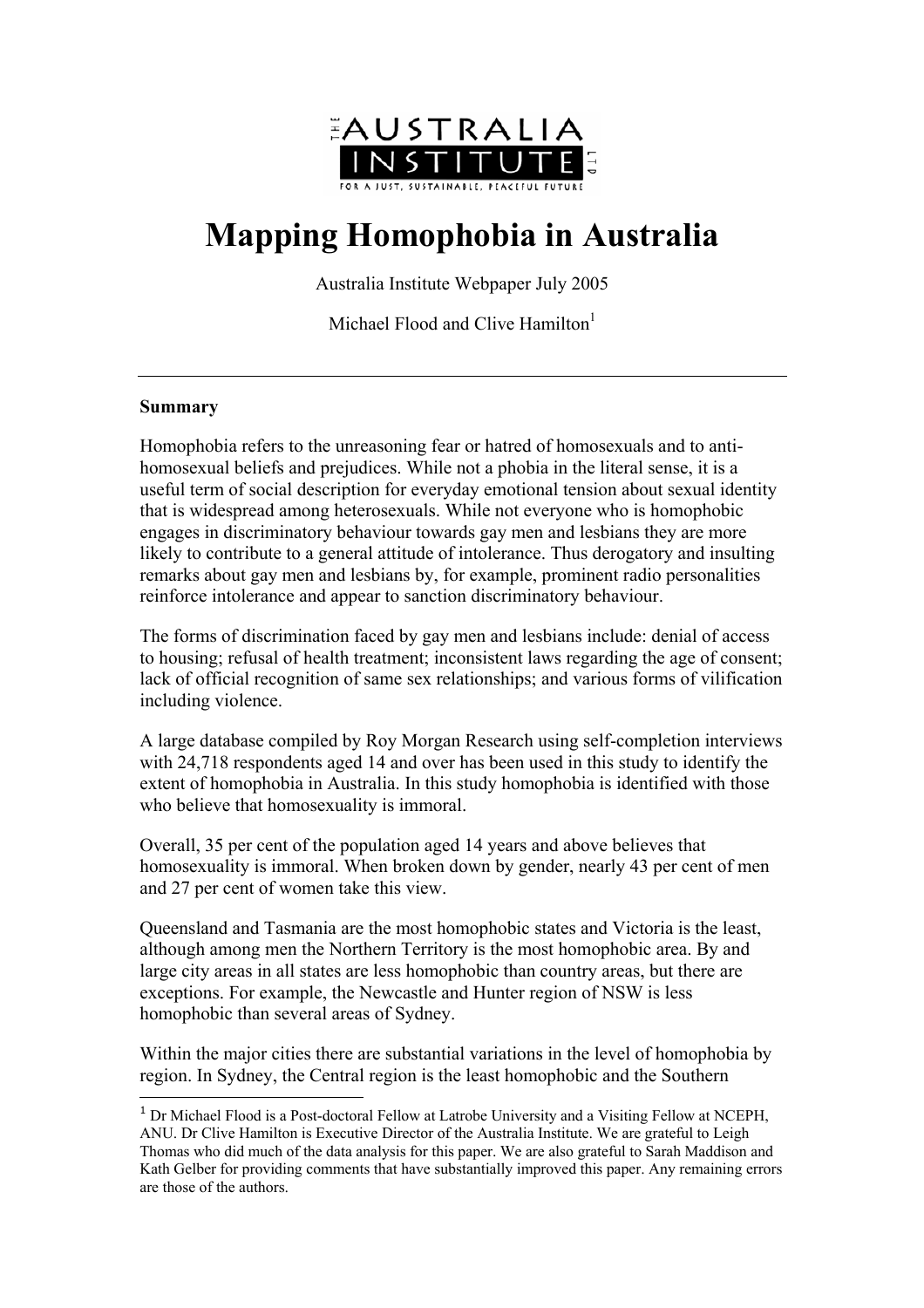suburbs the most. In Melbourne, the Inner City is the least homophobic and the Outer South & East the most. The study identifies the three most and three least homophobic areas of Australia. Overall the most homophobic areas are the Moreton area of country Queensland (excluding the Gold Coast and Sunshine Coast), Central/South-West Queensland and the Burnie/Western district of Tasmania where 50 per cent believe homosexuality is immoral. The least homophobic region is the Inner City of Melbourne (14 per cent), followed by Central Perth (21 per cent) and Central Melbourne (26 per cent).

Older Australians are considerably more homophobic than young adults. However, those in the 14 to 17 age group, especially boys, are much more inclined to hold antigay views than young and middle-aged adults. Homophobic attitudes are closely related to levels of education − 25 per cent of those with tertiary education hold homophobic views compared to 40-50 per cent among those who did not complete high school.

Among those who declare a religious affiliation, Catholics are the *most* tolerant in Australia, with only 34 per cent believing that homosexuality is immoral (although those affiliated with the Anglican and Uniting Churches have similar scores). The least tolerant are Baptists (of whom 68 per cent believe homosexuality is immoral) followed closely by evangelical Christians (62 per cent). These counter-intuitive findings suggest that the Catholic Church has less doctrinal authority over its congregation than some other Christian and non-Christian churches and that Catholics have become adept at interweaving their own moral instincts with the various proscriptions of their church.

## **1. What is homophobia?**

Homophobia refers to the unreasoning fear or hatred of homosexuals and to antihomosexual beliefs and prejudices.<sup>2</sup> It is based on the belief that heterosexuality is normal and natural and that homosexuality is unnatural, sick or dangerous.<sup>3</sup>

Homophobia also lies behind discrimination and various forms of oppression. According to Michael Flood:

Gay men and lesbians experience cultural invisibility, they are routinely told that their innermost feelings and desires are disgusting, dangerous, just a phase or non-existent, they are denied civil and legal rights and the recognition of their partners and relationships, their consenting sexual relations are criminalised and policed, and they are subject to verbal and physical harassment, bashings and even murders.<sup>4</sup>

1

<sup>&</sup>lt;sup>2</sup> It can also apply to bisexuals, trans-sexuals and transvestites. It is believed that George Weinberg, a psychotherapist, first coined the term 'homophobia' in 1967 to describe the fear some of his fellow clinicians felt for gay men and lesbians. Almost immediately the word was applied by both straight and gay communities to those people who dislike and fear homosexual people. Vern L. Bullough, Homophobia, in *glbtq: An Encyclopaedia of Gay, Lesbian, Bisexual, Transgender, and Queer Culture*, ed. Claude J. Summers, gltbq Inc, Chicago, 2004. www.gltbq.com/social-sciences/homophobia.html <sup>3</sup> See Michael Flood, 'Gender, Homophobia and Heterosexism', speech to an Anti-Homophobia

Roundtable, August 2003

<sup>&</sup>lt;sup>4</sup> Ibid.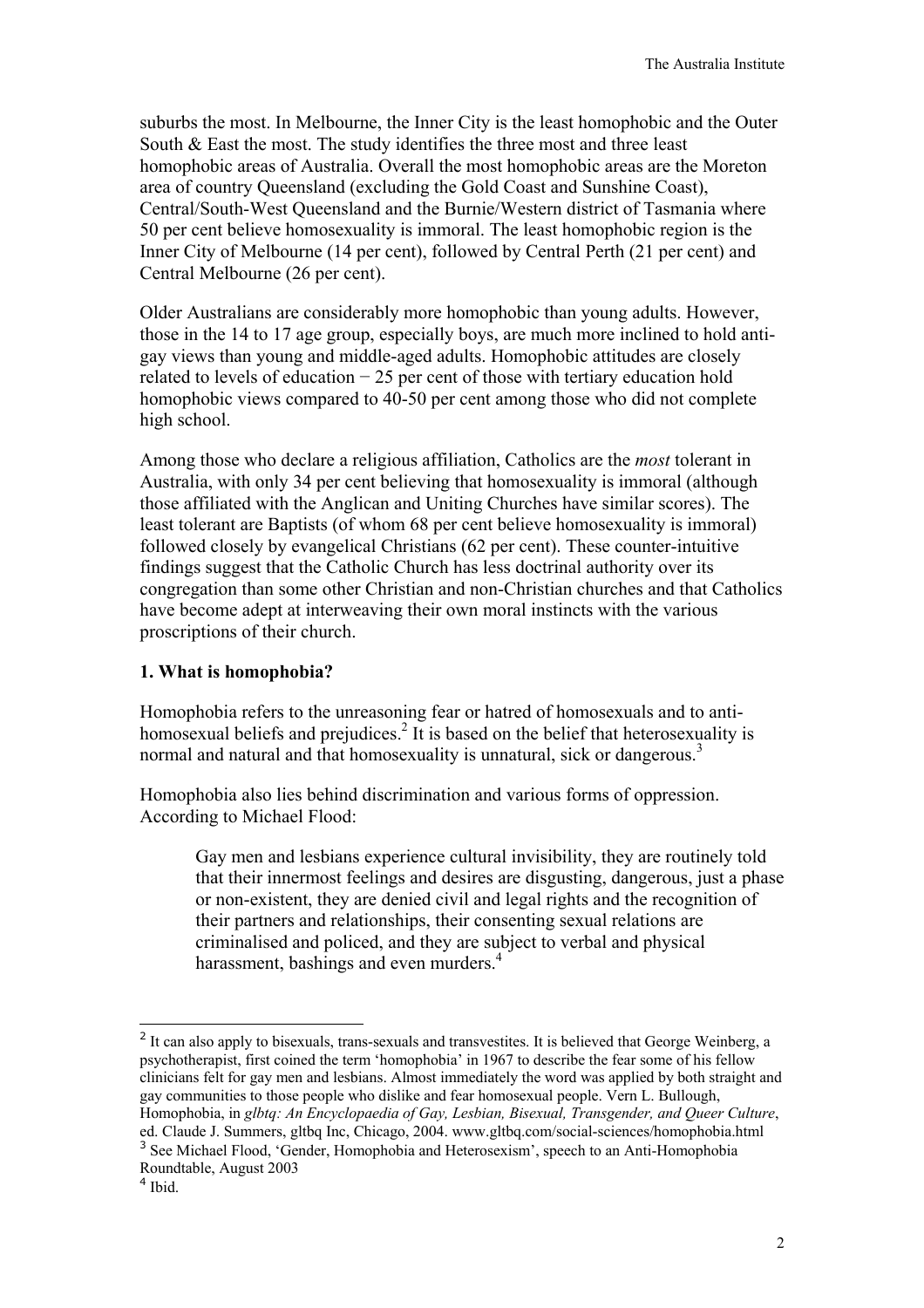According to researchers Tomsen and Mason, while few suffer from a literal phobia of gay men and lesbians, the term 'homophobia' is a useful term of social description for everyday emotional tension about sexual identity that is widespread among heterosexuals.<sup>5</sup> Homophobia is not a phobia or morbid fear in the usual sense because it is characterised more by anger and contempt than fear. Nor is it seen as a clinical problem for those afflicted by it but as an attitude or set of beliefs that is widely accepted or tolerated. For many the problem lies with the object of the fear or anger rather than the phobic him or herself. Therefore, while the victim of a phobia is the one damaged by it, homophobia hurts everyone; it locks people into rigid patterns and beliefs, inhibits the capacity to form intimate relationships with members of the same sex, encourages macho behaviours and can be used to stigmatise heterosexual people who are seen to have 'gay' characteristics.<sup>6</sup>

Of course, not everyone who is homophobic engages in discriminatory behaviour towards gay and lesbian people. But they are more likely to contribute to a general attitude of intolerance that is interpreted by those who are actively homophobic to condone their vilification of gay and lesbian people. It is for this reason that derogatory and insulting remarks about gay men and lesbians by, for example, prominent radio personalities contribute to and reinforce the intolerance of those already homophobic. Indeed, it is likely that the small minority who are prone to commit acts of violence against gay men and lesbians are encouraged to act aggressively because they feel that their homophobia is sanctioned by influential voices in the community.

#### **2. Effects of homophobia**

The attitudes and beliefs people hold can influence their behaviour both consciously and unconsciously. Those with homophobic attitudes or beliefs will not necessarily behave in a discriminatory or hostile way to gay men and lesbians, and their behaviour towards the latter will be influenced by a variety of personal and social factors. However, homophobic attitudes are correlated with general patterns of behaviour.<sup>7</sup>

The Human Rights and Equal Opportunity Commission has documented some of the areas where gay men and lesbians face discrimination. $\delta$  They include: denial of access to housing; refusal of health treatment; inconsistent laws regarding the age of consent; lack of official recognition of same sex relationships; and various forms of vilification.

Workplaces can be distressing for gay men and lesbians. Many attempt to hide their sexuality, which is difficult and demoralizing, and they may live in fear of being found out. For those who are 'out' the treatment they receive can lead to depression,

<sup>5</sup> Stephen Tomsen and Gail Mason, *Rethinking Hatred and Studying the Contradictions of Sexual Prejudice*, Conference paper, The Australian Sociological Association, 2004.  $6$  Flood, ibid.

<sup>&</sup>lt;sup>7</sup> See Gregory Herek, 'Beyond "Homophobia": Thinking About Sexual Prejudice and Stigma in the Twenty-First Century', Sexuality Research & Social Policy, Vol. 1, No. 2, April 2004 8

Human Rights and Equal Opportunity Commission, *Human rights for Australia's gays and lesbians*, Website, n.d. http://www.hreoc.gov.au/human\_rights/gay\_lesbian/index.html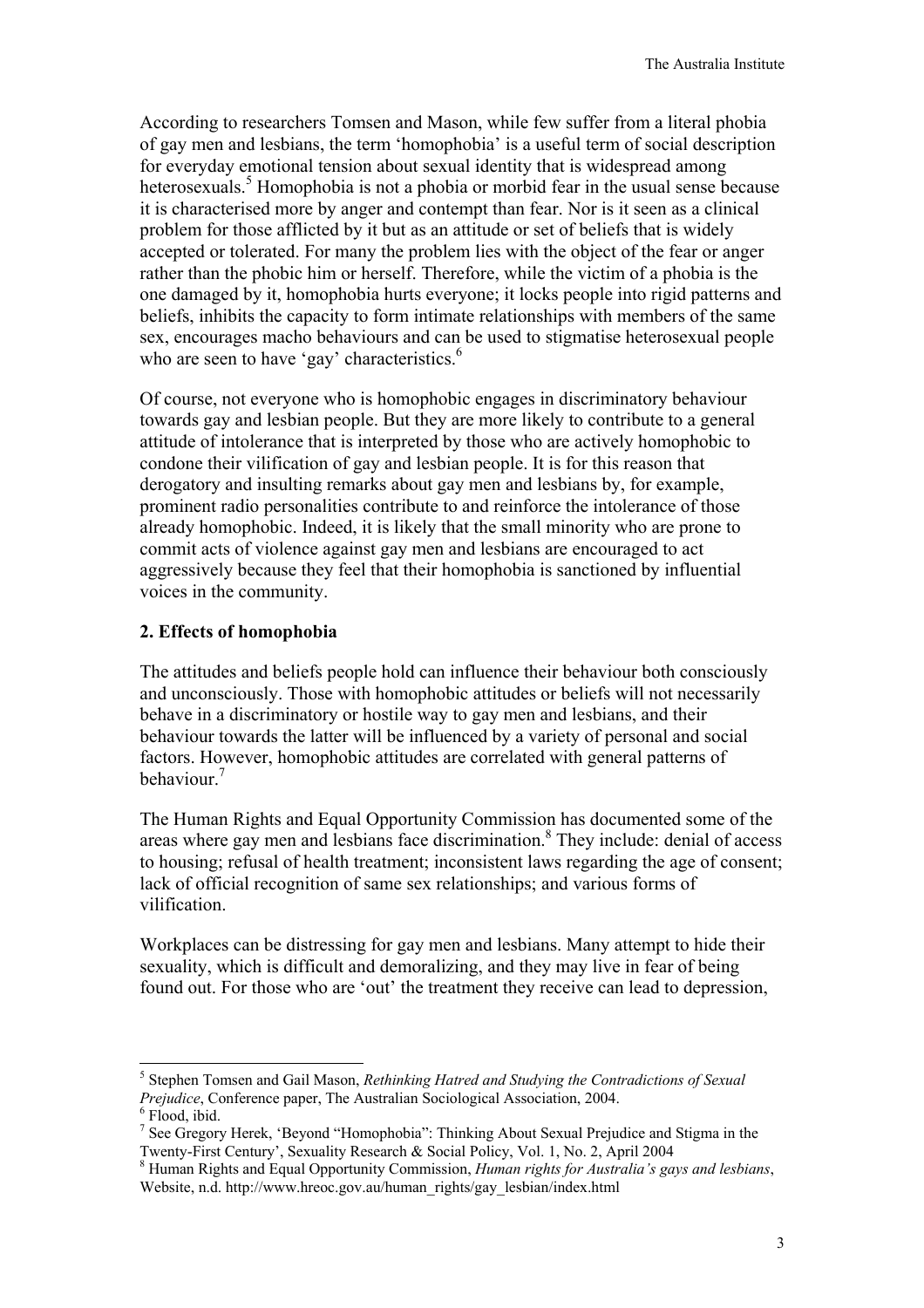stress-related illness, substance abuse and even suicide. Irwin<sup>9</sup> studied the experiences of 900 gay men, lesbians and transgender people in the workplace and found that homophobia in workplaces was widespread, with 59 per cent of the people surveyed having experienced harassment or prejudicial treatment. This ranged from sexual and physical assault to verbal abuse, destruction of property, ridicule, unfair rostering, unreasonable work expectations and career restrictions.

Hate crimes are of continuing concern in Australia. In 2004 a report commissioned by the NSW Attorney General's Department showed that violence against gay men and lesbians had changed little in the last ten years.<sup>10</sup> Key findings included:

- during the previous 12 months 56 per cent of homosexual people experienced homophobia or violence;
- during their lifetime 85 per cent of gay men and lesbians experienced harassment or violence; and
- one in four gay men and lesbians has been physically attacked sometime in their life.

The effects of homophobia on young people are especially worrying as harassment and violence against same-sex attracted youth (SSAY) can scar them for life. According to a recent study, SSAY in Australia account for between five and 11 per cent of the relevant population. It has been estimated that they are six times more likely to attempt suicide than the population as a whole.<sup>11</sup> Homophobic attitudes and behaviours have been shown to be prevalent in schools, putting SSAY at risk of discrimination, victimisation and violence. According to one study:

> … the place at which the abuse was most likely to occur was school (69%) with boys more likely to be abused there than girls  $(81\% \text{ vs } 53\%)$ . The streets were the second most likely place of abuse (47%) followed by social  $(34\%)$  and sporting events  $(9\%)$ . ... Fifty nine percent of those who had been verbally or physically abused named other students as the perpetrators. Added to this, 10% named friends, some of whom were also likely to be school students. $^{12}$

 9 J. Irwin, *The pink ceiling is too low: Workplace experiences of lesbians, gay men and transgender people*, Sydney, The University of Sydney, Australian Centre for Lesbian and Gay Research, 1999.<br><sup>10</sup> Attorney General's Department of NSW, *You shouldn't have to hide to be safe: A report on* 

*Homophobic Hostilities and Violence against Gay Men and Lesbians in New South Wales*, NSW Attorney General's Department, 2003. See also Stephen Tomsen and Gail Mason, *Rethinking Hatred and Studying the Contradictions of Sexual Prejudice*, Conference paper, The Australian Sociological Association, 2004.

<sup>&</sup>lt;sup>11</sup> Karolyne Quinn, Rural suicide and same-sex attracted youth: issues, interventions and implications for rural counsellors, in *Rural and Remote Health 3* (online), no. 222, 2003.

<sup>&</sup>lt;sup>12</sup> Lynne Hillier *et al., Writing Themselves In: A National Report on the Sexuality, Health and Well-Being of Same-Sex attracted Young People*, Melbourne, Australian Research Centre in Sex, Health & Society, Latrobe University, 2002. See also NSW Teachers Federation, *Education Online: Creating safe and supportive environments,* 2003. http://www.nswtf.org.au/edu\_online/51/createsafe.html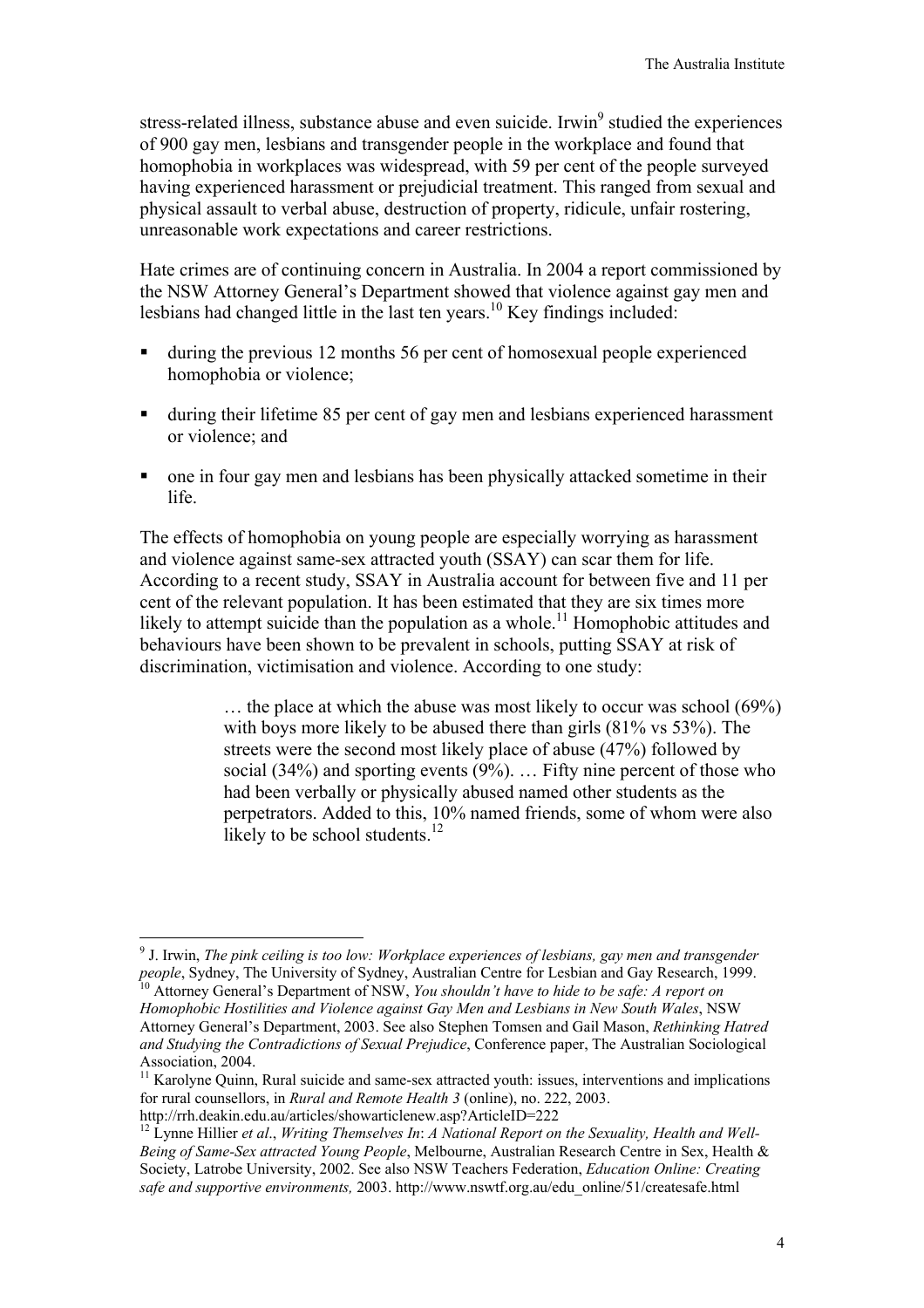## **3. Attitudes and homosexuality**

The Australia Institute has used the extensive demographic and attitudinal database compiled by Roy Morgan Research to examine the nature and extent of homophobia in Australia. These data were collected by Roy Morgan Research from 24,718 respondents aged 14 and over across Australia in self-completion interviews during the period October 2003 to September 2004.

Two of the attitudinal questions in the Roy Morgan Research survey allow us to identify those who hold negative attitudes towards homosexuality. In particular respondents were asked to say whether they agree or disagree with the following statement.

'I believe that homosexuality is immoral'.

This is used as our indicator of homophobia, although the two concepts are not identical. Others have used more detailed instruments to assess homophobia,<sup>13</sup> but in the present study we have access to a very large and detailed sample that allows national comparisons across a range of demographic characteristics. Respondents were also asked whether they agree or disagree with the following statement.

'Homosexual couples should be allowed to adopt children'.

The belief that homosexuality is immoral and the belief that homosexual couples should not be allowed to adopt children are closely correlated, as might be expected. Of those who believe that homosexuality is immoral only seven per cent think that homosexual couples should be allowed to adopt children. This compares to nearly 37 per cent of the total sample who consider that adoption by homosexual couples is acceptable. Among those who do not believe homosexuality is immoral, 56 per cent are of the opinion that gay couples should be allowed to adopt children.

# **4. The extent and distribution of homophobic attitudes**

How widespread is homophobia in Australia? Overall, 35 per cent of the population aged 14 years and above believes that homosexuality is immoral. When broken down by gender, nearly 43 per cent of men and 27 per cent of women take this view.

# *Regional distribution*

1

Figure 1 graphs the percentage of people in each state who believe that homosexuality is immoral. Looking at the average for men and women, it shows that Queensland and Tasmania are the most homophobic states and Victoria is the least. However, among men the Northern Territory is the most homophobic area of Australia (50 per cent) with Queensland, Tasmania and Western Australia not far behind. It is worth noting that states with the most homophobia have the highest need for strategies to counter it. Thus:

<sup>&</sup>lt;sup>13</sup> See, eg., Van de Ven, Paul, Laurel Bornholt, and Michael Bailey. (1996). Measuring Cognitive, Affective, and Behavioral Components of Homophobic Reaction. *Archives of Sexual Behavior*, 25(2), pp. 155-179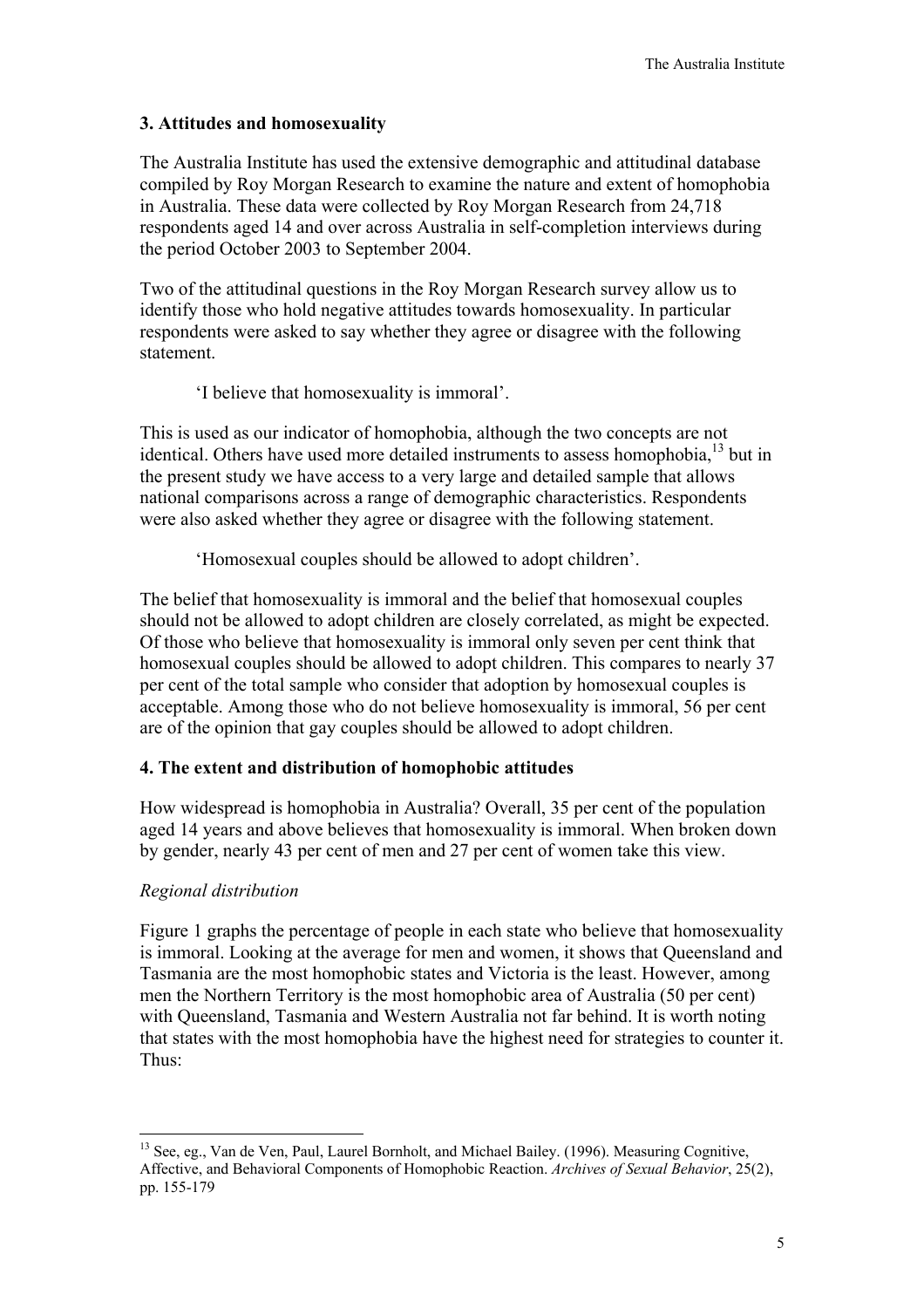Contrary to their image as the 'redneck' states, Tasmania and Queensland are the most advanced in anti-homophobia strategies in schools, and Tasmania is the only state where anti-homophobia kits in schools are mandatory.<sup>14</sup>

By and large city areas in all states are less homophobic than country areas, but there are exceptions. For example the Newcastle and Hunter region of NSW is less homophobic than several areas of Sydney.

Within the major cities there are substantial variations in the level of homophobia by region. Figures 2, 3, 4, 5 and 6 graph homophobic attitudes by region within Sydney, Melbourne, Adelaide, Brisbane and Perth. Thus in Sydney, the Central region is the least homophobic and the Southern suburbs the most. In Melbourne, the Inner City is the least homophobic and the Outer South & East the most.

Figure 7 shows the three least homophobic and the three most homophobic regions of Australia. Overall the most homophobic regions are the Moreton area of country Queensland (excluding the Gold Coast and Sunshine Coast), the Central South-West region of Queensland and the Burnie/Western region of Tasmania, where 50 per cent of residents believe homosexuality is immoral. The least homophobic region is the inner city of Melbourne (14 per cent) followed by Central Perth (21 per cent) and Central Melbourne (26 per cent).<sup>15</sup>

If we take men only, the most homophobic areas are Central South-West Queensland and Eyre in South Australia with 63 per cent and 60 per cent respectively of men believing that homosexuality is immoral. Moreton remains the most homophobic area where women are concerned. In all cases, inner city Melbourne is the least homophobic area in Australia, with only 15 per cent of men and 14 per cent of women agreeing that homosexuality is immoral.

1

<sup>&</sup>lt;sup>14</sup> Greg Callaghan, 'Worst Days of their Lives', *The Australian*, 10 April 2000.<br>http://www.gaynet.com.au/news/archive/STORY-55.HTM

 $\frac{15}{15}$  Several other city regions have similar percentages.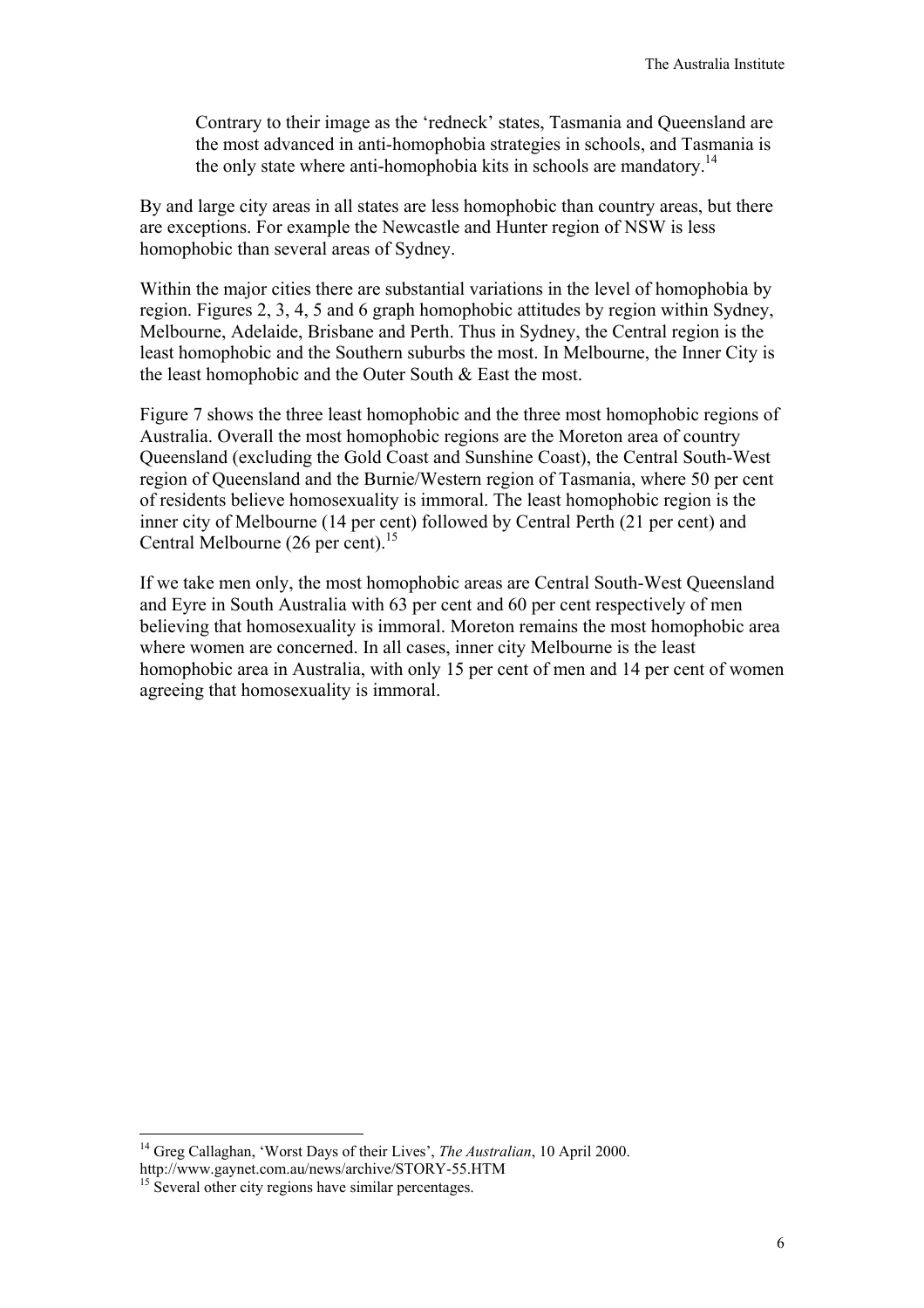

**Figure 1 Percent who consider homosexuality to be immoral, by state** 

Source: Roy Morgan Research, October 2003-September 2004





Source: Roy Morgan Research, October 2003-September 2004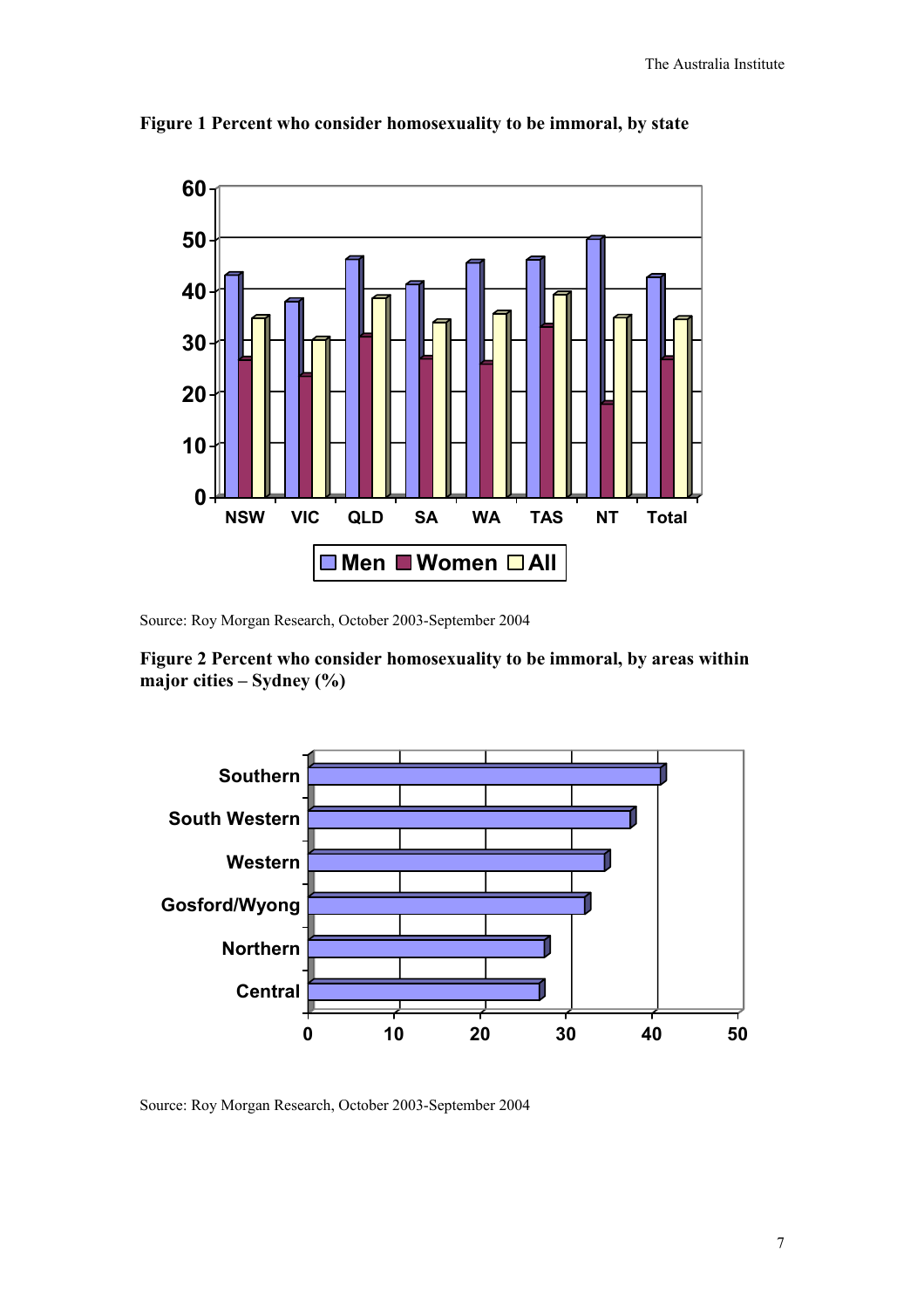

**Figure 3 Percent who consider homosexuality to be immoral, by areas within major cities – Melbourne (%)** 

Source: Roy Morgan Research, October 2003-September 2004

#### **Figure 4 Percent who consider homosexuality to be immoral, by areas within major cities – Brisbane (%)**



Source: Roy Morgan Research, October 2003-September 2004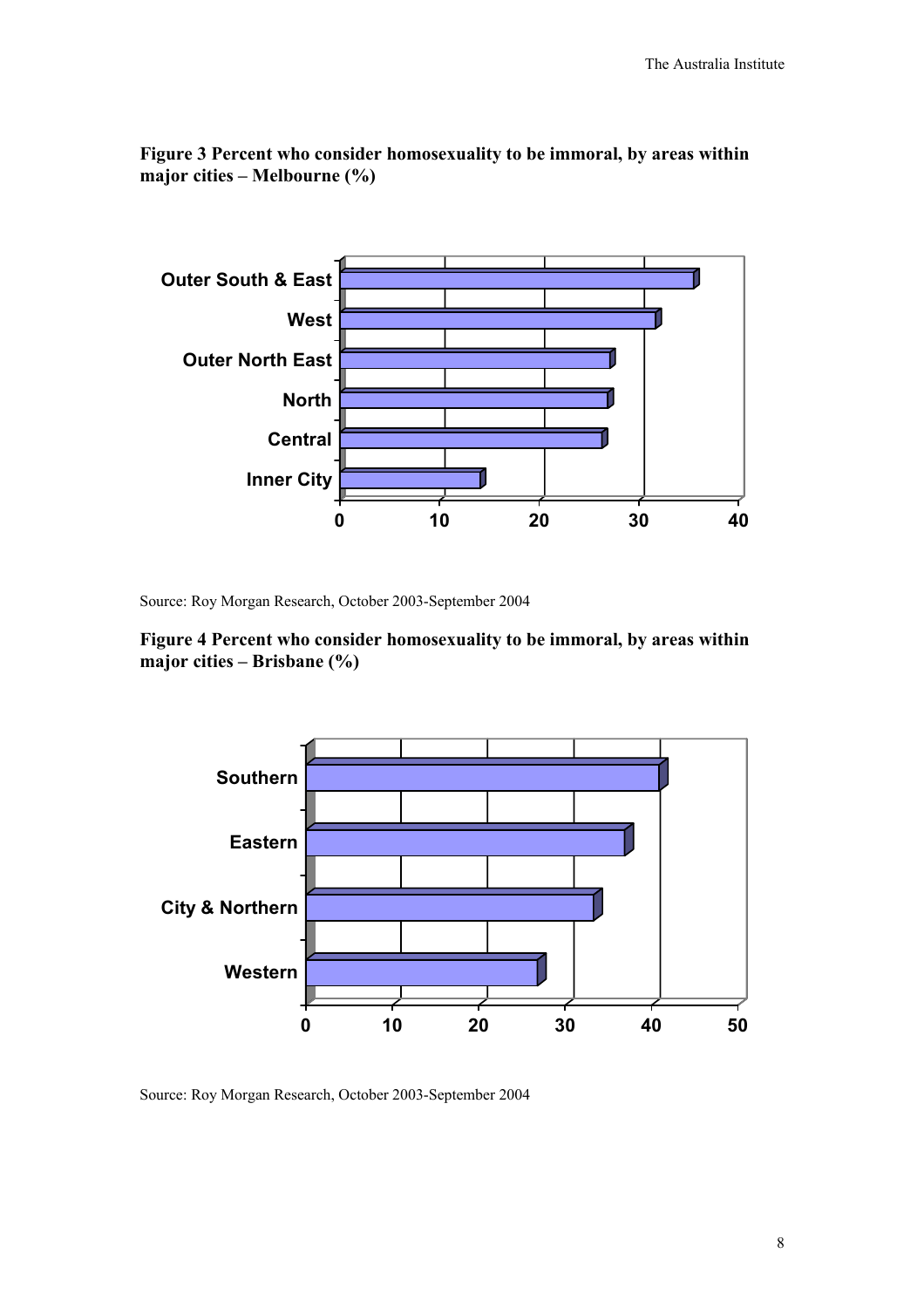

**Figure 5 Percent who consider homosexuality to be immoral, by areas within major cities – Adelaide (%)** 

Source: Roy Morgan Research, October 2003-September 2004





Source: Roy Morgan Research, October 2003-September 2004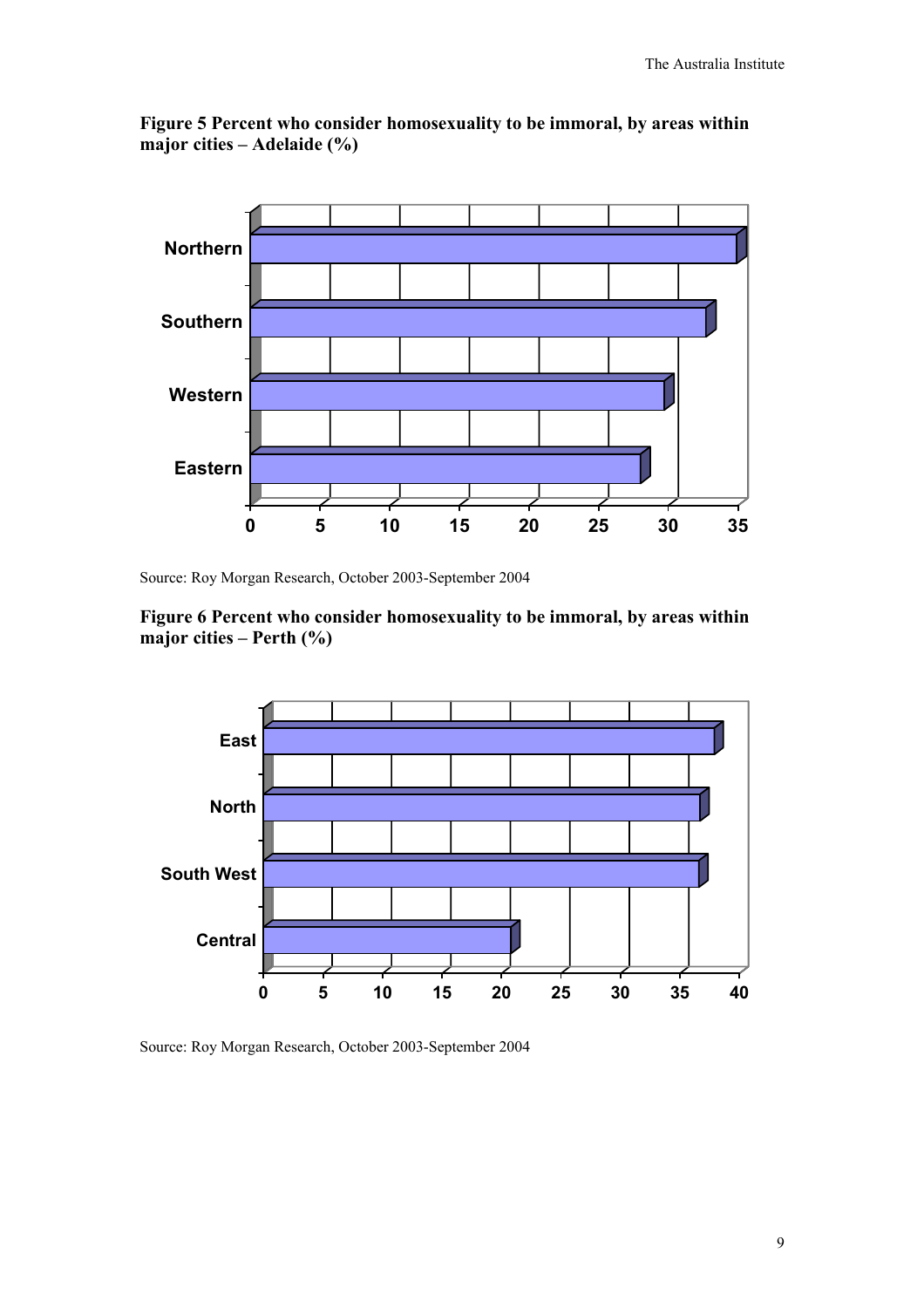

## **Figure 7 Most and least 'homophobic' regions in Australia (%)**

Source: Roy Morgan Research, October 2003-September 2004

Note that Northern Sydney, Central Sydney, Melbourne North and Outer North-East, Western Brisbane and Adelaide Eastern all have percentages only slightly higher than Melbourne Central.

#### *Gender*

Men are more likely to be homophobic than women, with 43 per cent of men believing homosexuality to be immoral compared to 27 per cent of women.<sup>16</sup> The difference between men and women is remarkably consistent across different age, socio-economic and regional groupings.

In most regions women are less homophobic than men by a significant margin. However in the Hunter region of NSW (excluding Newcastle), women are more homophobic than men, 37 per cent to 28 per cent. This result is unusual. Although there are exceptions, as a general rule the percentage difference between the attitudes of men and women to homosexuality is smallest where both are least homophobic.

#### *Age*

1

As might be expected, older Australians are considerably more homophobic than young adults; among those over 65, 53 per cent adopt this view compared to 26 per cent among 18 to 24 year olds − see Figure 8. Consistent with earlier research, those in the 14 to 17 age group, especially boys, are much more inclined to hold anti-gay views than young and middle-aged adults. Forty three per cent of male youths in the 14 to 17 age group consider homosexuality to be immoral compared with 23 per cent of young women.

<sup>&</sup>lt;sup>16</sup> Flood, *ibid*, reviews evidence that supports the conclusion that males are more homophobic than women. See also, eg., Plummer, David. (1999). *One of the Boys: Masculinity, Homophobia, and Modern Manhood*. New York: Harrington Park Press.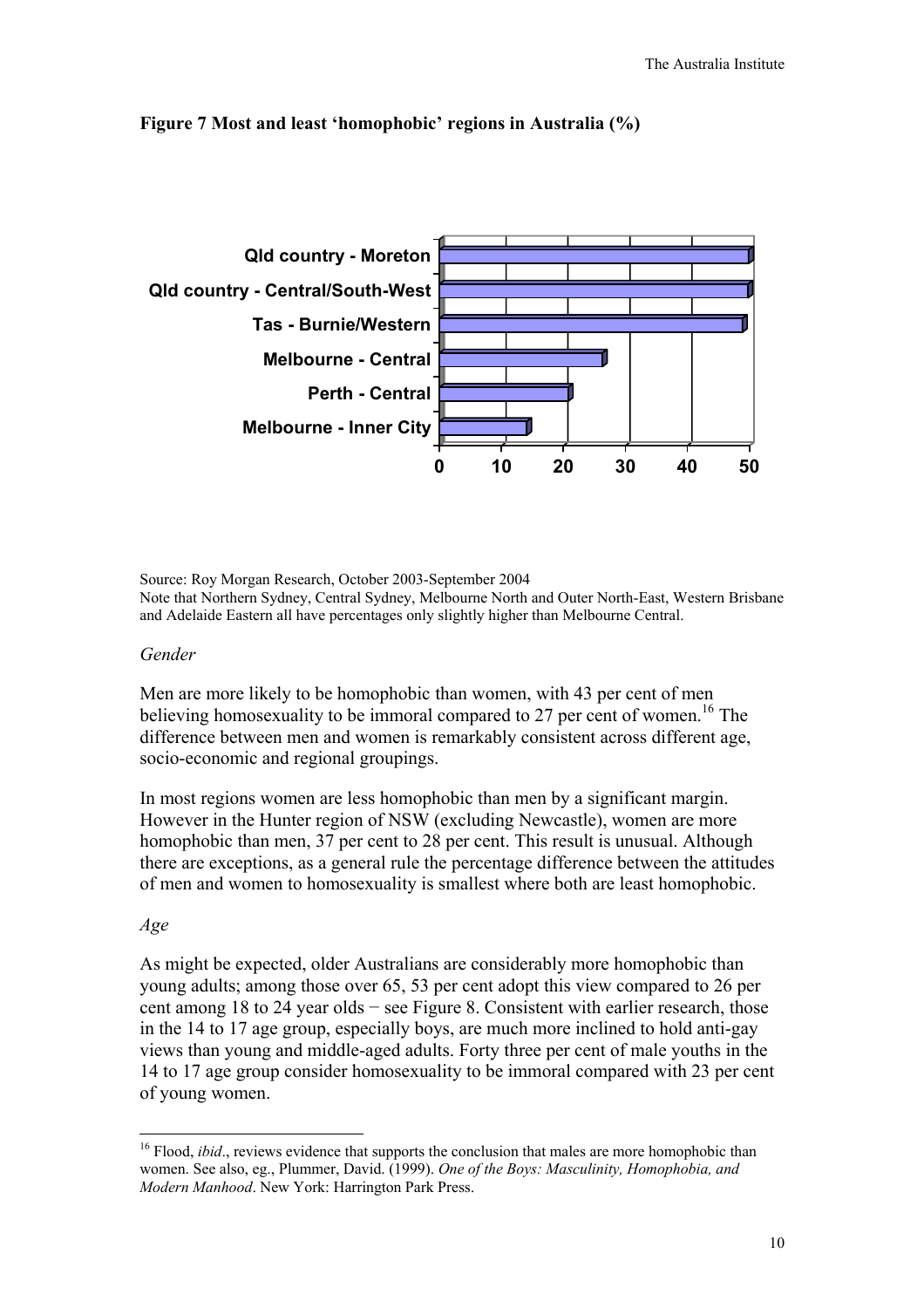This raises the question of whether attitudes to homosexuality change as teenagers grow into adults and become more comfortable with their own sexual orientation. If attitudes had not softened we might expect to find 18 to 24 year olds as homophobic as 14 to 17 year olds, but this is not the case, although the difference is not great. It would seem that high school is a particularly toxic environment promoting anti-gay beliefs, but that for many these dissipate once they leave school.

It is perhaps not surprising that young people are afraid of any homosexual tendencies they perceive in themselves, for same sex attracted youth experience very difficult times at school. As stated by Robinson and Ferfolja:

Not only do many gay and lesbian individuals hear pejorative langue, such as "poof", "dyke" and "that's so gay" bandied around on a daily basis, often unchecked by teachers, but gay and lesbian identities are largely omitted from school curricula or from any positive representation at all.<sup>17</sup>



**Figure 8 Percent who consider homosexuality to be immoral, by gender and age** 

Source: Roy Morgan Research, October 2003-September 2004

Schools in NSW are required to develop anti-homophobia programs but these are not enforced and, as a consequence, it has been estimated that '25 per cent of schools do it well, another 50 per cent pay lip service and the rest completely ignore it'.<sup>18</sup> In

<sup>&</sup>lt;sup>17</sup> Kerry H. Robinson and Tania Ferfolia, Anti-Homophobia education in teacher educationL Perspectives from teacher educators in NSW, Australia; Paper present at the NZARE/AARE

conference, New Zealand, November 30-Decembwer 3, 2003. 18 Sharon Aris, 'Damage Control', *Australian Educator*, Australian Education Union, Spring 2003.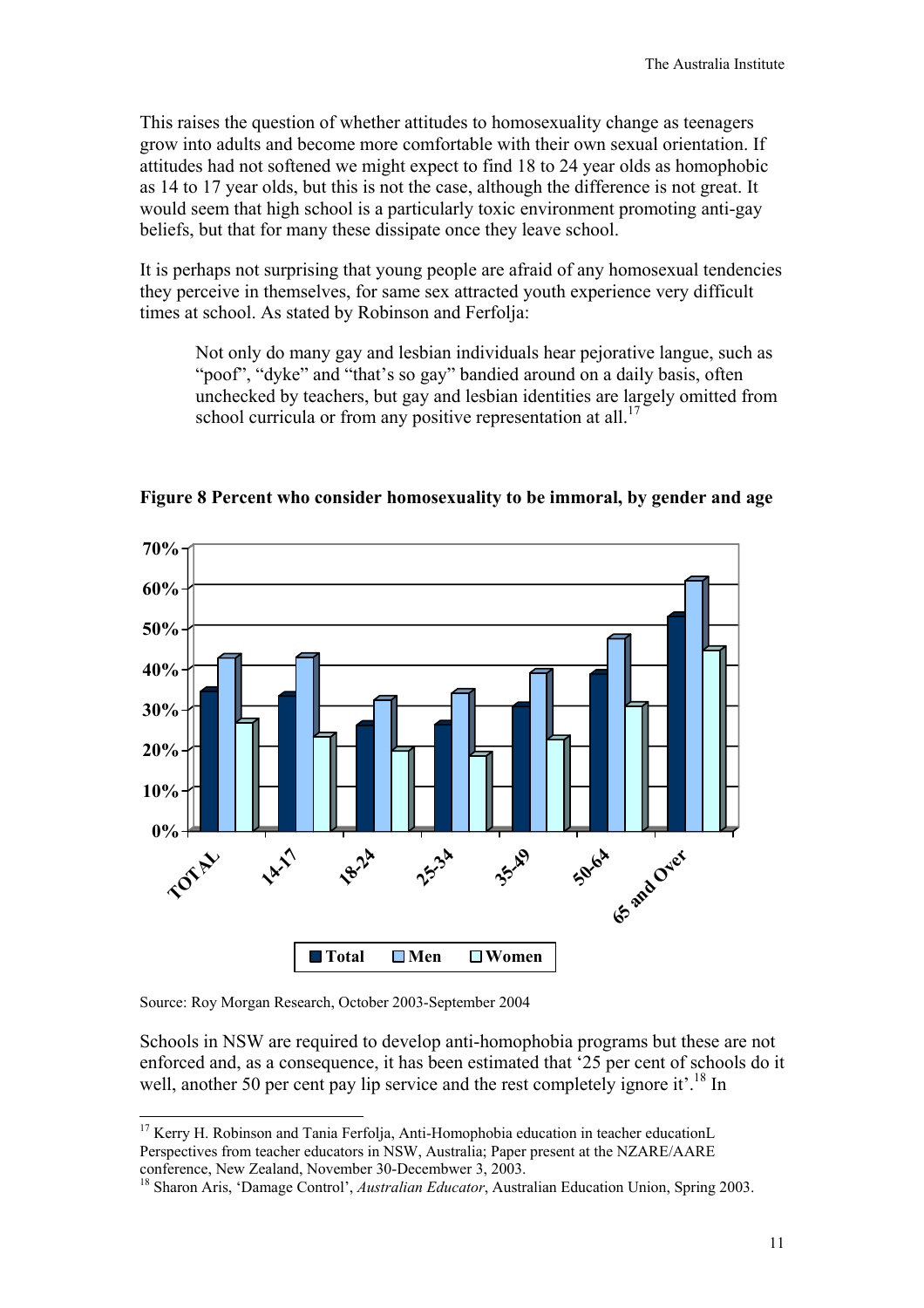Victoria it is recommended that schools promote safe, discrimination-free environments, which take account of the needs of SSAY. However, many find it difficult to provide education on sexual diversity; reasons include concern about parental and community reactions, moral and religious conflicts, a failure to recognise that the issue is an important one and fear that teaching sexual diversity might be seen to be promoting homosexuality.19

#### *Education and socio-economic groups*

Homophobic attitudes are closely related to levels of education with more highly educated people being less homophobic − see Figure 9. But even among tertiary educated men 33 per cent consider homosexuality to be immoral, as do 17 per cent of tertiary educated women. Homophobia among the lower three educational levels is high with 53 per cent of males and 38 per cent of females considering homosexuality to be immoral.

In part reflecting education levels, people in higher socioeconomic groups are less homophobic than people in lower socioeconomic groups; 23 per cent of people in the AB quintile (the highest socio-economic group) are homophobic compared with 45 per cent in the FG quintile (the lowest socio-economic group) − see Figure 10. In every quintile men are more homophobic than women.



## **Figure 9 Percent who consider homosexuality to be immoral, by levels of education**

Source: Roy Morgan Research, October 2003-September 2004

<sup>1</sup> 19 Frank Bonnici and Lance Tucker, *Eliminating homophobia: A social education strategy*, in Proceedings of the National Youth Roundtable, 2002.

http://www.thesource.gov.au/involve/NYR/previous\_roundtables.asp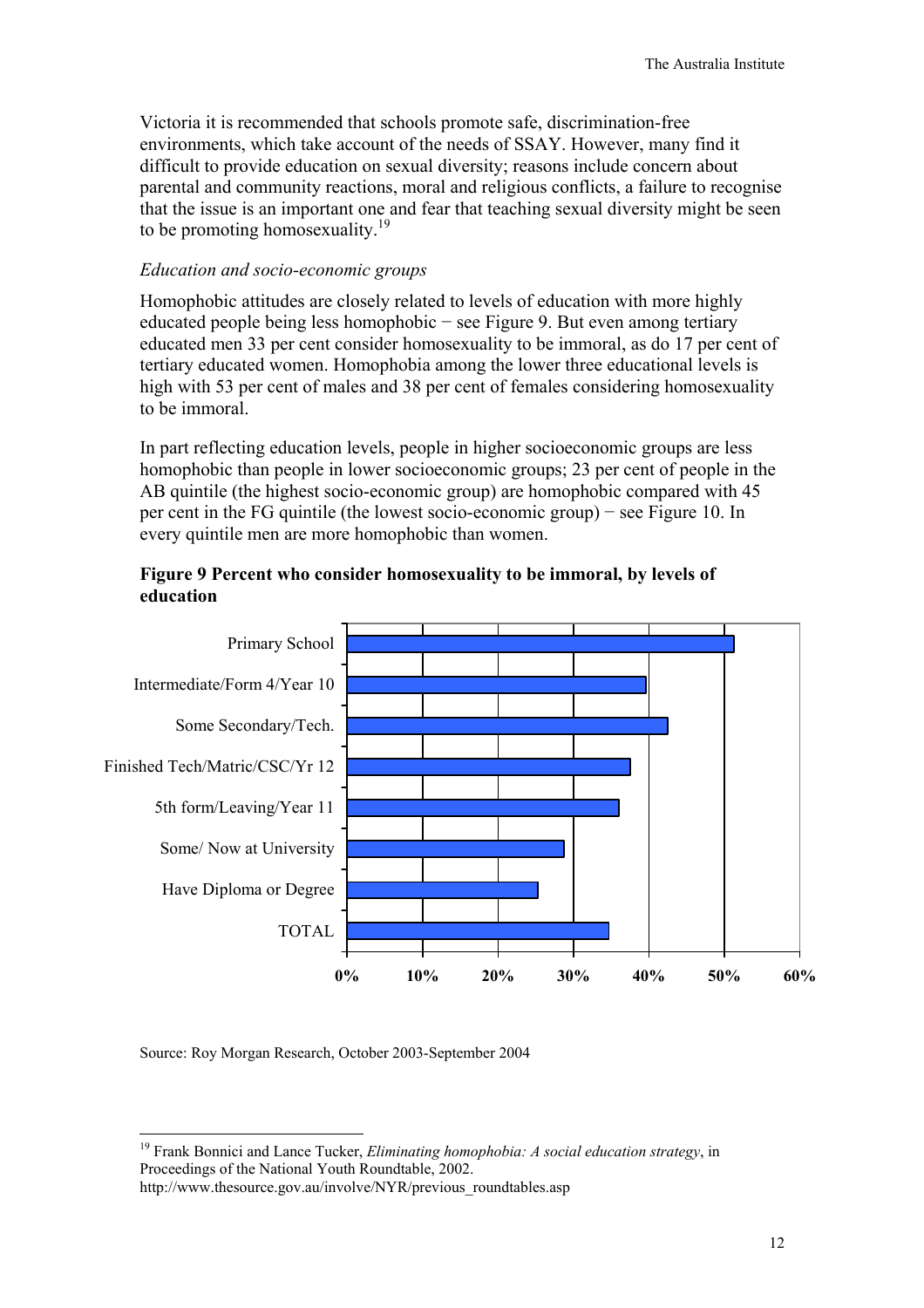

**Figure 10 Percent who consider homosexuality to be immoral, by socio-economic level (quintile)** 

Source: Roy Morgan Research, October 2003-September 2004

#### *Religion*

Some religions officially condemn homosexuality as immoral. Perhaps the Catholic Church's views on this subject are best-known in Australia with prominent Catholic leaders active in debates over gay marriage and resisting calls to recognise gay priests. Cardinal George Pell of Sydney has taken a particularly conservative position on these issues.

However, it turns out that, among those who declare a religious affiliation, Catholics are the most tolerant in Australia, with only 34 per cent believing that homosexuality is immoral (although those affiliated with the Anglican and Uniting Churches have similar scores) – see Figure 11. The most homophobic religious community in Australia are Baptists − where 68 per cent believe homosexuality is immoral. They are followed closely by evangelical Christians (62 per cent). These counter-intuitive findings suggest that the Catholic Church has less doctrinal authority over its congregation than some other Christian and non-Christian churches and that Catholics have become adept at interweaving their own moral instincts with the various proscriptions of their church.

It is interesting to note that while homophobia is high amongst Methodists (46 per cent) the difference of opinion between Methodist men and women is particularly wide, with twice as many men (60 per cent) than women (32 per cent) believing homosexuality is immoral.

Those who say they have no religion are the most tolerant on this issue in Australia with only 19 per cent believing homosexuality to be immoral.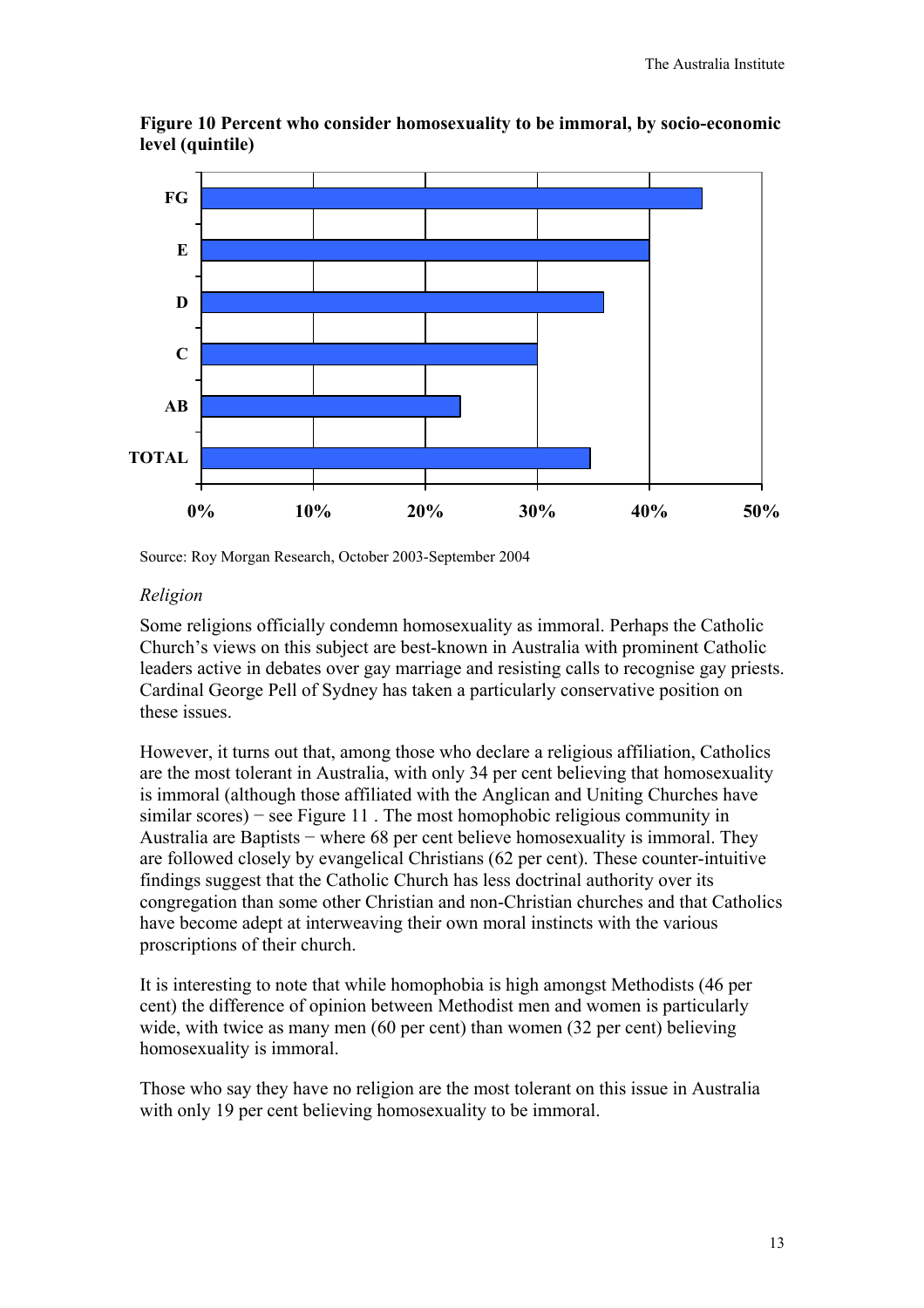

**Figure 11 Percent who consider homosexuality to be immoral, by religion** 

Source: Roy Morgan Research, October 2003-September 2004

#### **5. Concluding remarks**

Two-thirds of the Australian population reject the view that 'homosexuality is immoral'. While gay men and lesbians in Australia continue to face a range of formal and informal discriminations, majority opinion in the community shows at least a liberal tolerance or acceptance of homosexuality.

However, it is also clear that a significant proportion of the Australian population accepts the view that homosexuality is immoral. Individuals who hold this view may or may not subscribe to other homophobic beliefs and values, and they may or may not engage in discriminatory behaviour against gay men and lesbians and those perceived to be so. Nevertheless, they do believe that homosexuality is outside the forms of sexual attraction, behaviour or identity which have moral legitimacy. Men are far more likely than women to accept this belief. The gender gap in attitudes